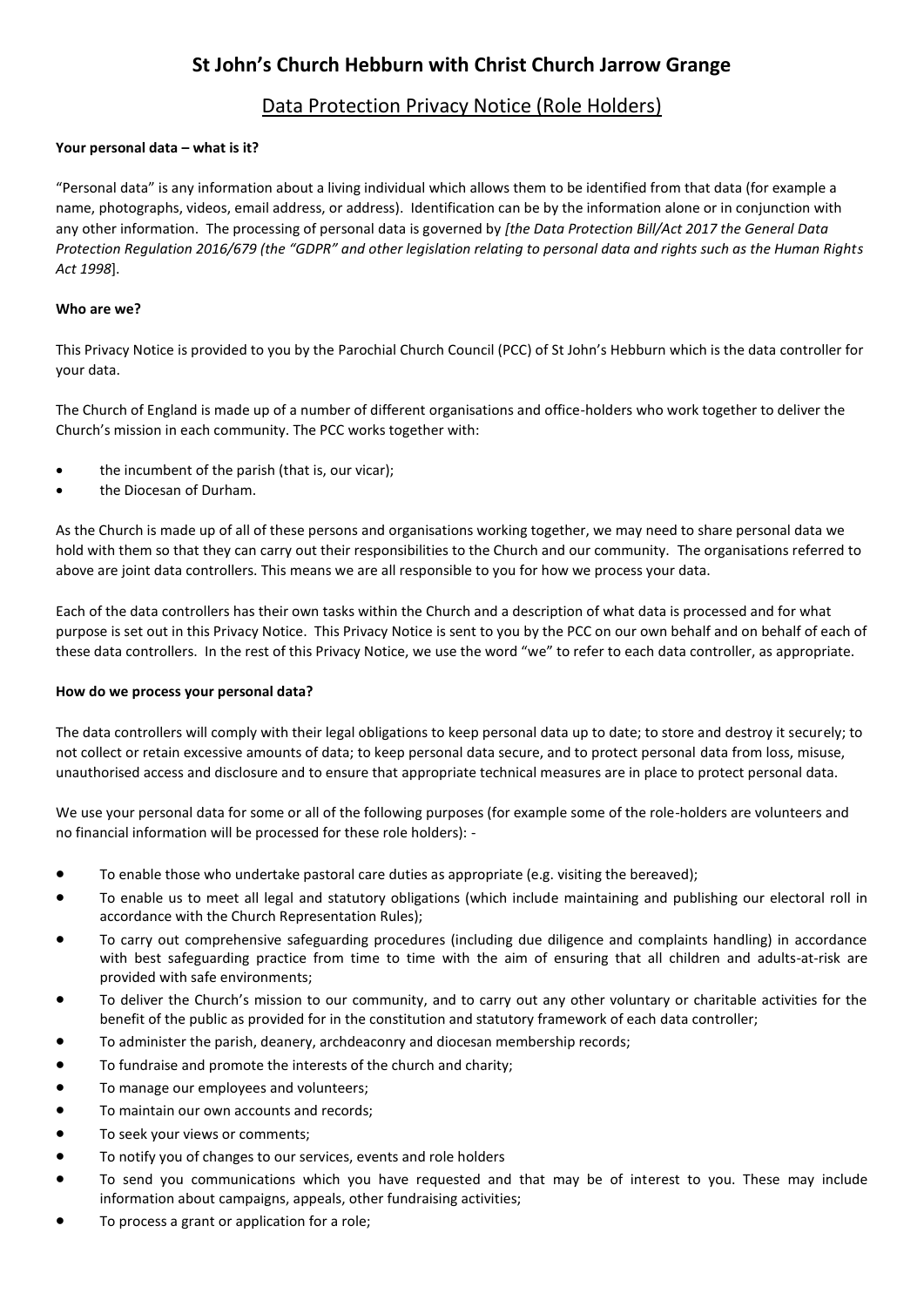- To enable us to provide a voluntary service for the benefit of the public in a particular geographical area as specified in our constitution;
- To share your contact details with the Diocesan office so they can keep you informed about news in the diocese and events, activities and services that will be occurring in the diocese and in which you may be interested.
- We will process data about role holders for legal, personnel, administrative and management purposes and to enable us to meet our legal obligations, for example to pay role-holders, monitor their performance and to confer benefits in connection with your engagement as a Role Holder. "Role Holders" includes volunteers, employees, contractors, agents, staff, retirees, temporary employees, beneficiaries, workers, treasurers and other role holders.
- We may process sensitive personal data relating to Role Holders including, as appropriate:
	- information about an Role Holder's physical or mental health or condition in order to monitor sick leave and take decisions as to the Role Holder's fitness for work;
	- the Role Holder's racial or ethnic origin or religious or similar information in order to monitor compliance with equal opportunities legislation;
	- **I** in order to comply with legal requirements and obligations to third parties.

# **What data do the data controllers listed above process?**

- Names, titles, and aliases, photographs.
- Contact details such as telephone numbers, addresses, and email addresses.
- Where they are relevant to our mission, or where you provide them to us, we may process demographic information such as gender, age, date of birth, marital status, nationality, education/work histories, academic/professional qualifications, employment details, hobbies, family composition, and dependants.
- Non-financial identifiers such as passport numbers, driving license numbers, vehicle registration numbers, taxpayer identification numbers, employee identification numbers, tax reference codes, and national insurance numbers.
- Financial identifiers such as bank account numbers, payment card numbers, payment/transaction identifiers, policy numbers, and claim numbers.
- Financial information such as salary, bonus, record of earnings, tax code, tax and benefits contributions, expenses claimed, creditworthiness, car allowance (if applicable), amounts insured, and amounts claimed.
- Other operational personal data created, obtained, or otherwise processed in the course of carrying out our activities, including but not limited to, CCTV footage, recordings of telephone conversations, IP addresses and website visit histories, logs of visitors, and logs of accidents, injuries and insurance claims.
- Other employee data (not covered above) relating to Role Holders including emergency contact information; gender, birth date, referral source (e.g. agency, employee referral); level, performance management information, languages and proficiency; licences/certificates, citizenship, immigration status; employment status, retirement date; billing rates, office location, practice and speciality; publication and awards for articles, books etc.; prior job history, employment references and personal biographies.
- The data we process is likely to constitute sensitive personal data because, as a church, the fact that we process your data at all may be suggestive of your religious beliefs. Where you provide this information, we may also process other categories of sensitive personal data: racial or ethnic origin, sex life, mental and physical health, details of injuries, medication/treatment received, political beliefs, labour union affiliation, genetic data, biometric data, data concerning sexual orientation and criminal records, fines and other similar judicial records.

#### **What is the legal basis for processing your personal data?**

Most of our data is processed because it is necessary for our legitimate interests, or the legitimate interests of a third party (such as another organisation in the Church of England). An example of this would be our safeguarding work to protect children and adults at risk. We will always take into account your interests, rights and freedoms.

Some of our processing is necessary for compliance with a legal obligation. For example, we are required by the Church Representation Rules to administer and publish the electoral roll, and under Canon Law to announce forthcoming weddings by means of the publication of banns.

We may also process data if it is necessary for the performance of a contract with you, or to take steps to enter into a contract. An example of this would be processing your data in connection with the hire of church facilities.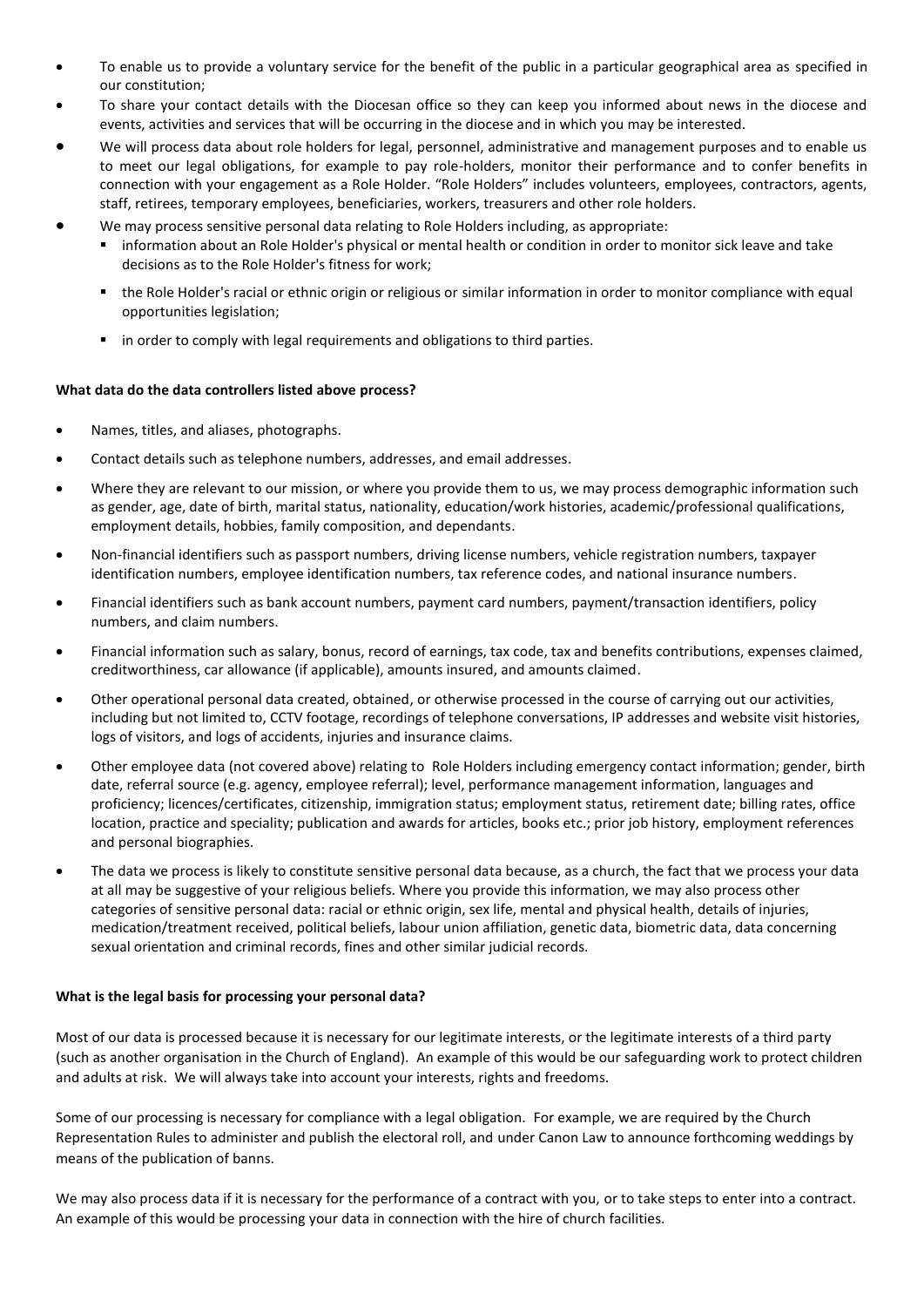We will also process your data in order to assist you in fulfilling your role in the church including pastoral and administrative support or if processing is necessary for compliance with a legal obligation.

Religious organisations are also permitted to process information about your religious beliefs to administer membership or contact details.

Where your information is used other than in accordance with one of these legal bases, we will first obtain your consent to that use.

#### **Sharing your personal data**

Your personal data will be treated as strictly confidential. It will only be shared with third parties including other data controllers where it is necessary for the performance of the data controllers' tasks or where you first give us your prior consent. It is likely that we will need to share your data with

- The appropriate bodies of the Church of England including the other data controllers;
- Our agents, servants and contractors. For example, we may ask a commercial provider to send out newsletters on our behalf, or to maintain our database software;
- Other clergy or lay persons nominated or licensed by the bishops of the Diocese of Durham to support the mission of the Church in our parish. For example, our clergy are supported by our area dean and archdeacon, who may provide confidential mentoring and pastoral support. Assistant or temporary ministers, including curates, deacons, licensed lay ministers, commissioned lay ministers or persons with Bishop's Permissions may participate in our mission in support of our regular clergy;
- Other persons or organisations operating within the Diocese of Durham.

#### **How long do we keep your personal data?**

We will keep some records permanently if we are legally required to do so. We may keep some other records for an extended period of time. For example, it is current best practice to keep financial records for a minimum period of 7 years to support HMRC audits. In general, we will endeavour to keep data only for as long as we need it. This means that we may delete it when it is no longer needed.

#### **Your rights and your personal data**

You have the following rights with respect to your personal data: -

When exercising any of the rights listed below, in order to process your request, we may need to verify your identity for your security. In such cases we will need you to respond with proof of your identity before you can exercise these rights.

- 1. The right to access information we hold on you
	- At any point you can contact us to request the information we hold on you as well as why we have that information, who has access to the information and where we obtained the information from. Once we have received your request we will respond within one month.
	- There are no fees or charges for the first request but additional requests for the same data may be subject to an administrative fee.
- 2. The right to correct and update the information we hold on you
	- If the data we hold on you is out of date, incomplete or incorrect, you can inform us and your data will be updated.
- 3. The right to have your information erased
	- If you feel that we should no longer be using your data or that we are illegally using your data, you can request that we erase the data we hold.
	- When we receive your request we will confirm whether the data has been deleted or the reason why it cannot be deleted (for example because we need it for our legitimate interests or regulatory purpose(s)).
- 4. The right to object to processing of your data